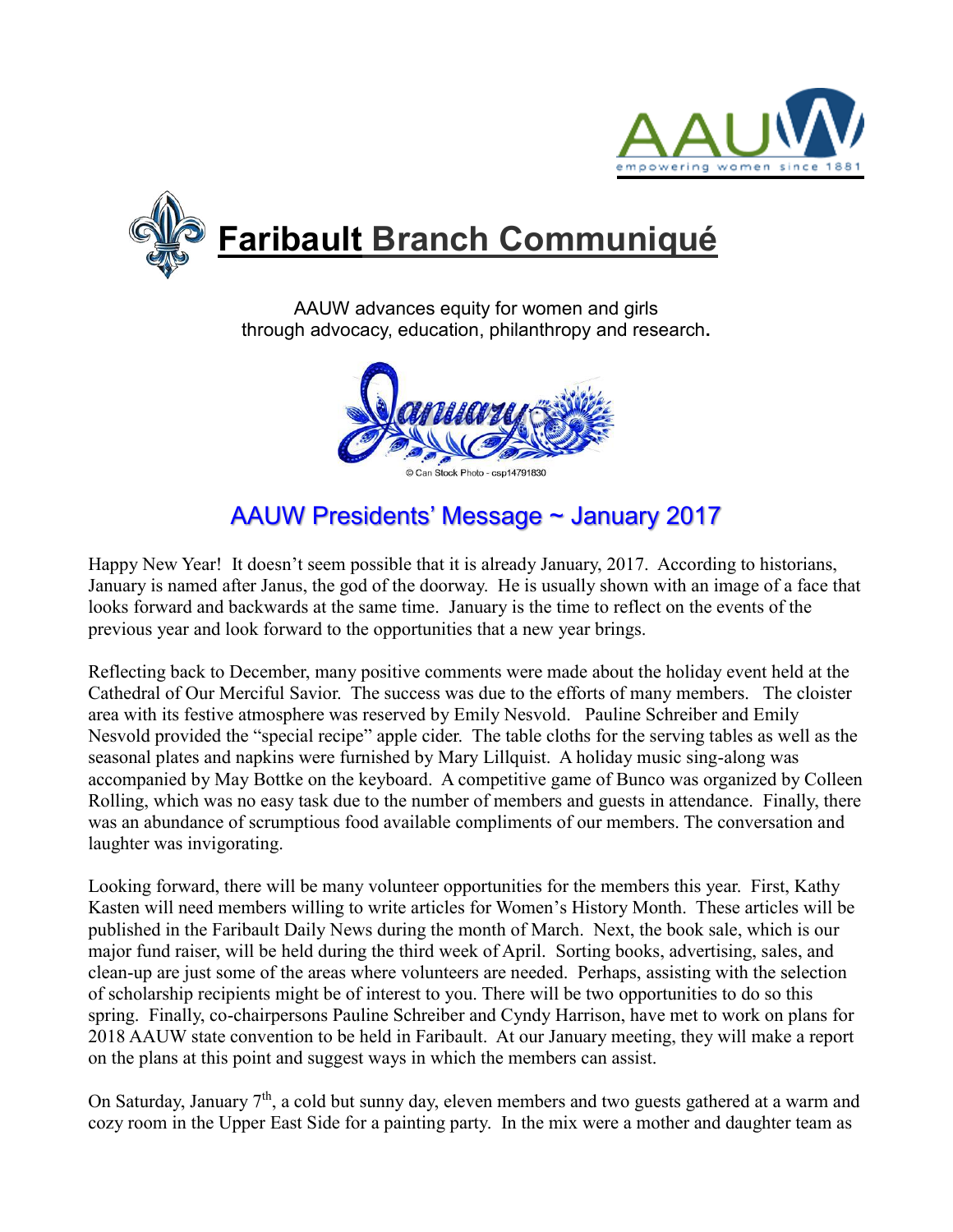well as a grandmother, mother, daughter team. Suzanne Schwichtenberg guided the group in the painting of dandelions with fireflies. After the session, a picture was taken of the group displaying their creative works. Of course, food and non-alcoholic drinks were also provided. The next social event will be a necklace party held on February 11<sup>th</sup> from 10:00 a.m. to noon at Glass Garden Beads. This is a chance for fun, laughter, and a social time with AAUW friends. Isn't laughter supposed to be good for your health?

The January AAUW-Faribault branch meeting will be held at District One Hospital lower level on January 23<sup>rd</sup>. The membership business meeting will begin at 6:30 p.m. with the program starting at 7:15 p.m. The program is titled "From Ethiopia to Faribault: A Young Woman's Story" featuring Ardo Ibrahim. Some members met her at a book club meeting and found her to be a delightful young woman. The board meeting will be held at 5:30 p.m. in one of the classrooms.

The AAUW e-newsletter featured an interview with a 105 year old woman named Martha Ann Miller. She stated that 2016 was a historic moment for her because she saw a woman on the presidential ballot 96 years after she saw women gain the right to vote. She also shared what it was like to advocate for women's issues since she joined a Virginia AAUW in 1944. When she entered the work force in the 1930's, sexism and inequality were prevalent. When asked what goal she has for AAUW, she stated, "Same pay for same work." The fact is that over 120 years ago, AAUW (then known as Association of Collegiate Alumnae) published its first report on the pay gap. The wages of degree-holding women and their male counterparts were examined. The wheels of change do move slowly, but we still need to continue to advocate for equality.

## **Membership News**

- Pat Otis is back at her home in Faribault. She is looking forward to getting out more and joining the Monday morning coffee group again.
- **Christy Dore** flew to Arizona in December to spend some time with her sister.
- In the middle of January, **Judy Graham** will be traveling with her niece and great-niece to London for 10 days. Since she has been to London several times, she will be acting as a tour guide.
- Our condolences to **Jill Fagerlund** whose mother passed away on December 21, 2016 at the age of 99 years. Jill was a former member of AAUW.
- Thanks to **AAUW Faribault Branch members** who donated 21 jars of peanut butter and two containers of jelly to the Community Café.
- Remember to let us know what **YOU** are doing!

# **Calendar of Events**

**Monday, January 23, 2017 at District One Hospital, Branch Meeting**

- Board meeting at 5:30 p.m.
- Membership business meeting at  $6:30$  p.m.
- Program featuring Ardo Ibrahim at 7:15 p.m.

### **Tuesday, January 17, 2017 at HyVee**

- Book Club
- Supper at  $5:45$  p.m.
- $\bullet$  Discussion at 6:30 p.m.

### **Saturday, February 11, 2017 at Glass Garden Beads**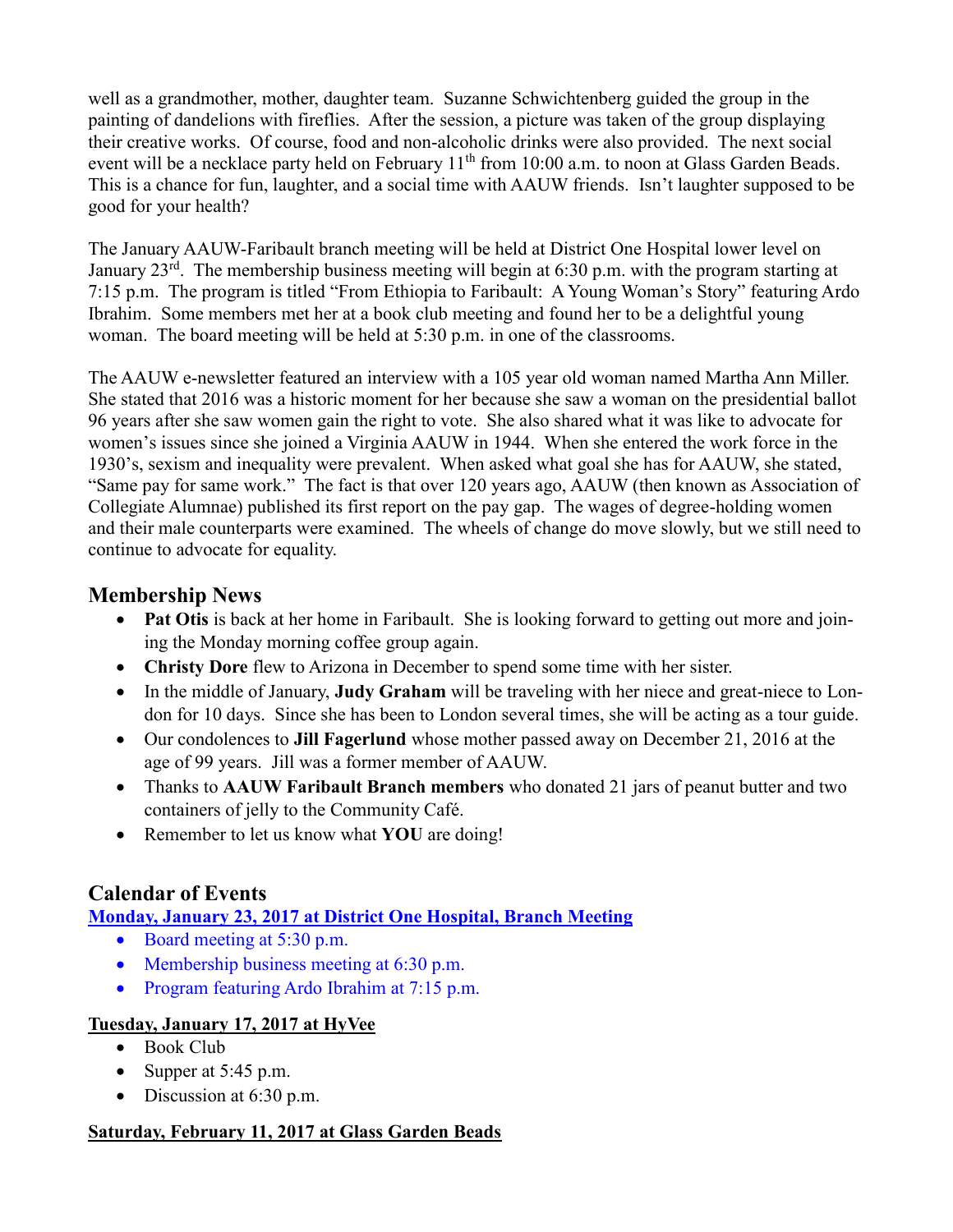- Necklace Party
- 10:00 a.m. to noon

### *Submitted by Cyndy Harrison and Pat Fuchs, Co-Chairs*



## **Hosting the 2018 AAUW Convention**

The 2018 Convention Planning Committee Co-chairs Pauline Schreiber and Cyndy Harrison met Jan. 5, and came up with a strategy of planning for the 2018 Convention that Faribault volunteered to host. The pair laid out a list of committees needed for various aspects of the convention. They will give a report at the January meeting at which there will be a list of committees for members to sign up for serving on.

One committee that needs to begin soon is the bag committee, which will be comprised of those interested in sewing bags for the convention made with scraps from Faribault Woolen Mill fabric. The committee would also take charge of asking mill officials if they are willing to donate material scraps for the project. So, if you like to sew, this would be an early project for you. The committee would also design the bag.

There will be many ways to help in planning for the convention. And, of course, all members will play a role in putting on the April 2018 convention. The date is tentatively set at April 27-28, 2018. We are putting on a two-day convention rather than a three-day one like in Duluth. It will begin at 1p.m. Friday with registration opening and an afternoon welcoming activity hosted by Faribault branch, and end by 4 p.m. the  $28<sup>th</sup>$ .

Cyndy and Pauline suggest that offering a walk to benefit the Eleanor Roosevelt Fund would be nice at the end of the convention. It might be a wildflower walk at River Bend Nature Center, and those participating could collect donations for their participation. There will be a committee for that possible *event too.*

*Submitted by Pauline Schreiber and Cyndy Harrison*



### **Secretary's Report**

#### **AAUW Faribault Branch Meeting - Dec. 19, 2016**

The December meeting of the AAUW Faribault Branch was called to order by Co-president Pat Fuchs at 7:00 p.m.at the Cathedral of Our Merciful Savior's Cloister. She thanked members and guests for attending our annual holiday party and bringing the delicious treats.

**Secretary's Report:** Approved as printed.

**Treasurer's Report:** Julie Olson reported that we had raised \$461.00 at November's silent auction for the Legal Advocacy Fund (LAF).

#### **Committee Reports:**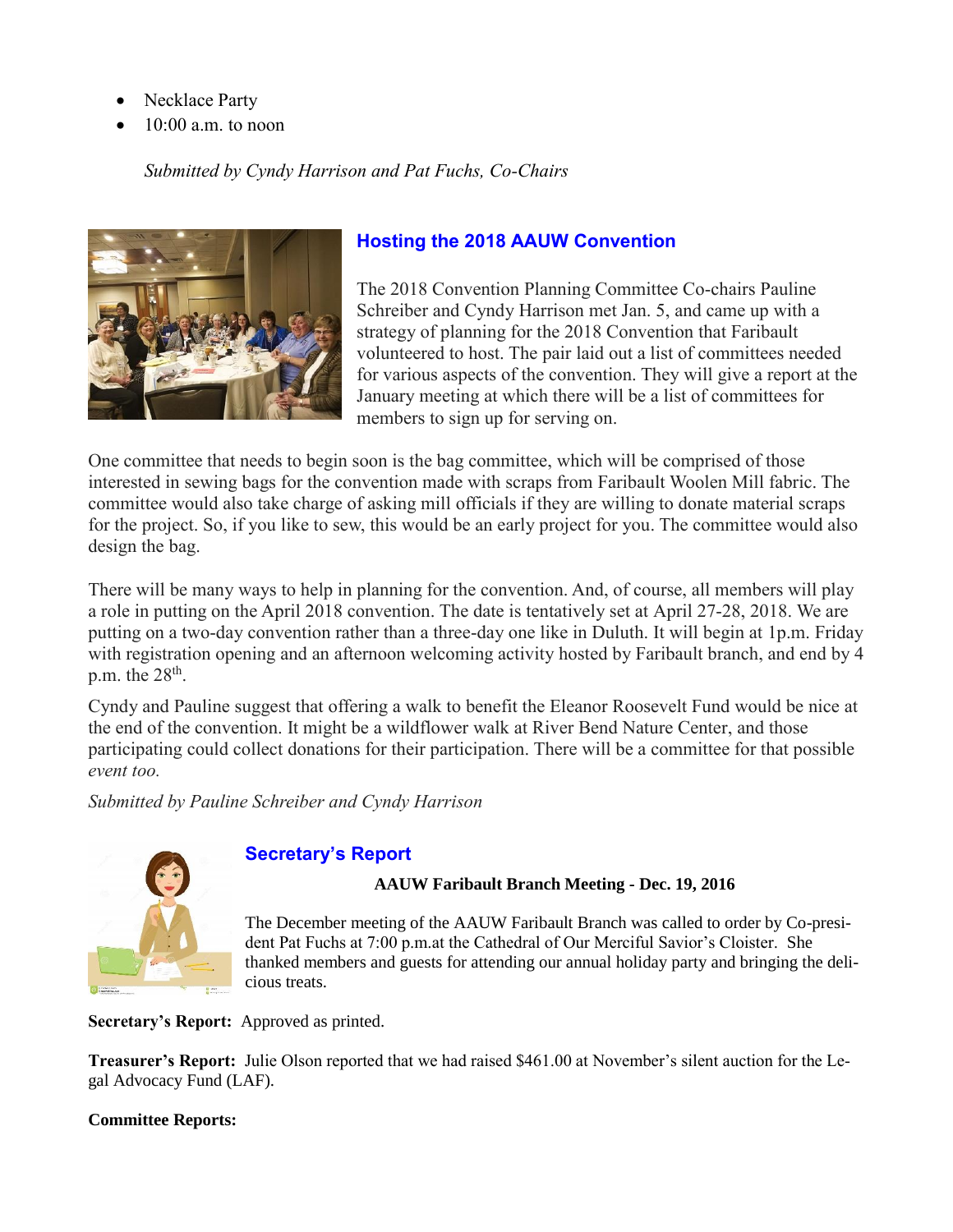- Membership: Pat welcomed guests, Sayaka Chou and Wendy Williams, and new member, Anne Wieber. Pat Rice reported on Bette Kaul's memorial service and mentioned how important AAUW and its mission was to her.
- **Social:** Kirsten Grunnet will be sending out an email about the paint party on Saturday, Jan. 7th from 2:00 - 4:00 at the Upper East Side's *Gallery on the Go*. There is a \$26.00 fee. On February 11th there will be a necklace party with Sue Klumb at *Glass Garden Be*ads.
- **Program:** Mary Lillquist announced that the January 23, 2017 Branch meeting is *From Ethiopia to Faribault: a Young Woman's Story* by Ardo Ibrahim.
- **Halloween Breakfast:** Pat Fuchs and Karen Rasmussen met with the club manager. Later, they will be meeting with the Sons of the American Legion regarding arrangements for the Oct. 29, 2017 fundraiser.

#### **Old Business:**

• New Signage: Co-president Cyndy Harrison will show the design at our next meeting.

The meeting was adjourned. A holiday music sing-along accompanied by our own May Bottke followed. Members then played a lively game of Bunco and the evening ended with Colleen Rolling awarding prizes to the winners (and some losers).

*Respectfully submitted, Ruth Hildebrandt secretary*

### **Membership Memos**

Continuing our list which is from the AAUW poster "79 examples of how women are still treated unequally," research shows that:

26. Mothers are the sole or primary breadwinners for a record 40% of households today, compared with 11% of families in 1960.

27. After becoming fathers, men see a 6% **increase** in earnings, even after controlling for factors such as hours worked and marital status, while new mothers see a 4% **decrease** per child.

28. According to the U.S. Bureau of Labor Statistics, on an average day, 22% of men do housework such as cleaning or laundry—compared with 50% of women.

29. Forty-three percent of men do food preparation or clean-up on an average day, compared with 70 percent of women. Men are slightly more likely to do lawn and garden care than women—12 percent compared with 8 percent.

30. Outright sexism is less common today than in the past, but research shows that unspoken bias still results in unfair treatment, especially for women leaders.

31. Women hold 19% of the seats in the U.S. Congress (104 out of 535).\*

32. About a quarter of state legislators in the United States are women.\*

33. The percentage of women on all U.S. corporate boards has been stuck at about 12% for the past decade.